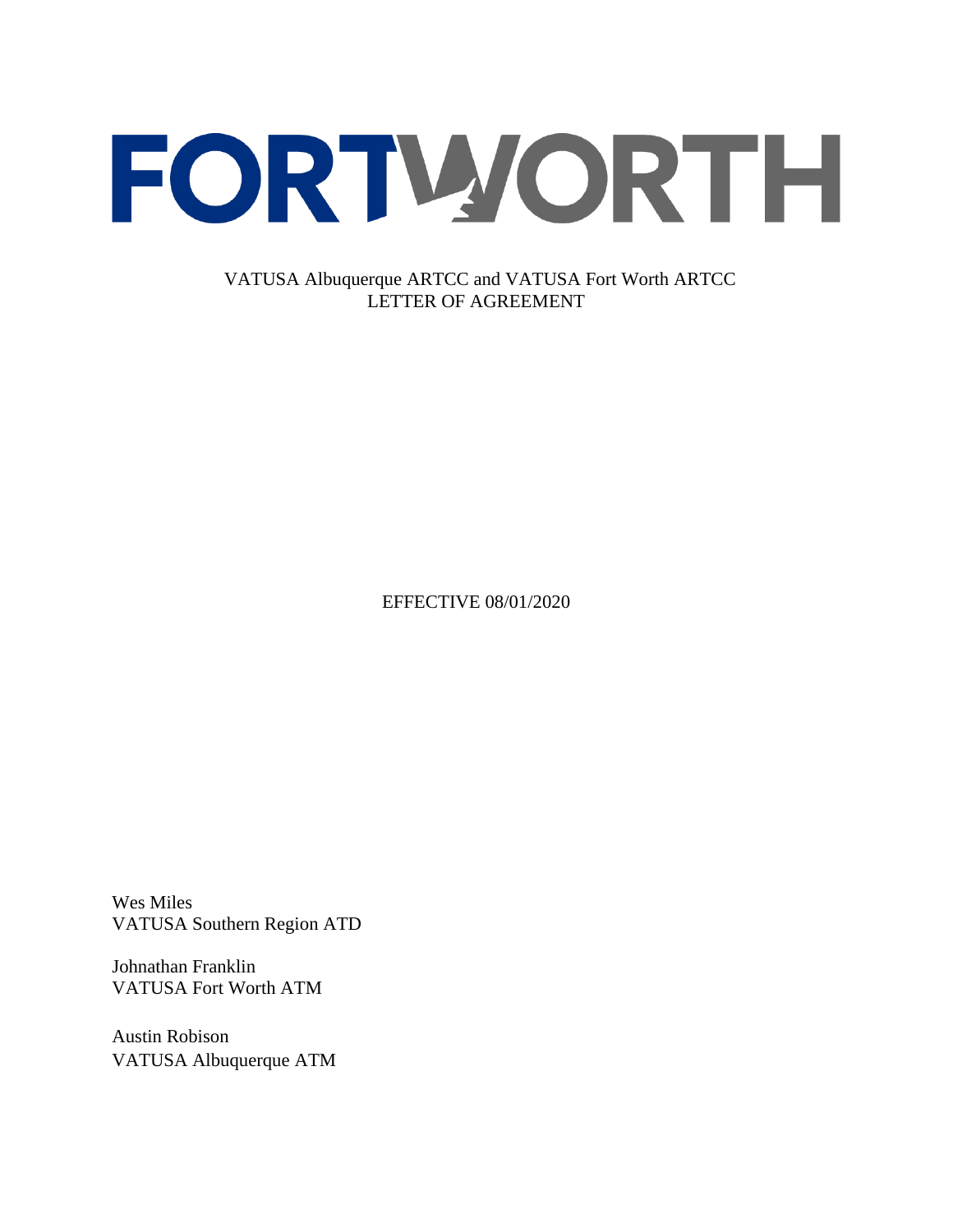# **SUBJECT: INTERCENTER COORDINATION**

- **1. PURPOSE:** The following agreement establishes intercenter coordination procedures between Albuquerque ARTCC (ZAB) and Fort Worth ARTCC (ZFW). This agreement is supplementary to the procedures contained in FAA Order 7110.65, Air Traffic Control.
- **2. DISCLAIMER:** Information contained herein is designed and specifically for use in a virtual controlling environment. It is not applicable, nor should be referenced for live operations in the National Airspace System (NAS).

# **3. CANCELLATION:** Reserved

### **4. DEFINITIONS:**

a. Sector identification for ZAB

| <b>Sector</b>          | <b>Altitudes</b> |
|------------------------|------------------|
| ZAB 15 (Borger Low)    | FL280 and Below  |
| ZAB 97 (Amarillo High) | FL290 and Above  |
| ZAB 63 (El Paso)       | All Altitudes    |

#### b. Sector identification for ZFW

| ZFW 93 (Turki High) / ZFW 64 (Lubbock | 93=FL240 and above     |
|---------------------------------------|------------------------|
| Low)                                  | $64 = FL230$ and below |
| ZFW 49 (Oke City High / ZFW 75 (Bowie | $49 = FL240$ and above |
| Low)                                  | $75 = FL230$ and below |
| ZFW 82 (Wink High) / ZFW 63 (Abilene  | 82=FL240 and above     |
| Low)                                  | 63=FL230 and below     |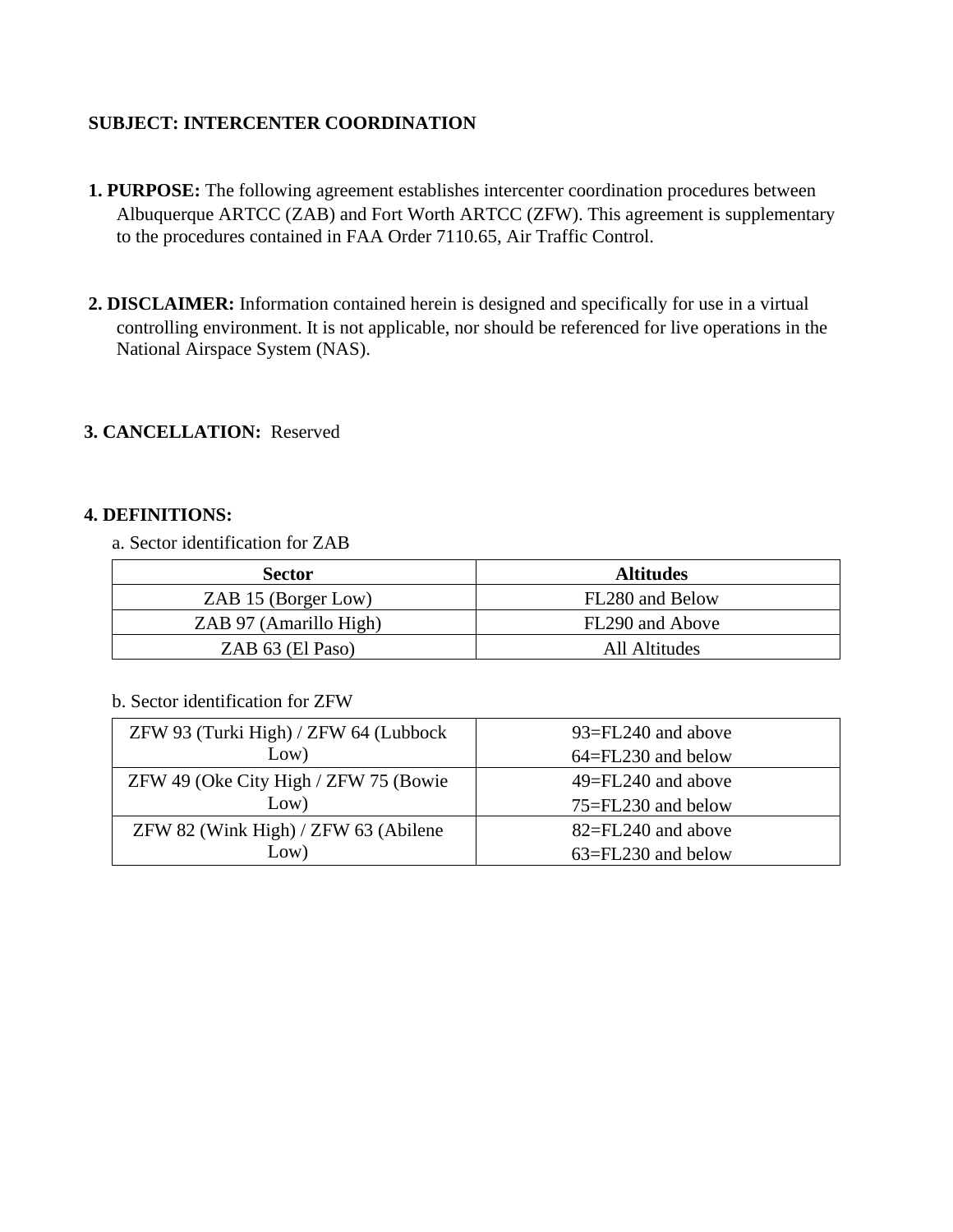#### **5. PROCEDURES:**

- a. Deviations from this agreement may be effected on an individual aircraft basis after verbal coordination is accomplished between involved controllers.
- b. Aircraft entering ZAB from ZFW shall be cleared in accordance with Annex 1
- c. Aircraft entering ZFW from ZAB shall be cleared in accordance with Annex 2.
- d. Transponder codes may be changed without coordination upon initial contact.
- e. The transferring controller need not verbally coordinate aircraft climbing or descending to an assigned altitude, provided:

(1) An automated radar hand-off is performed, and

(2) The data block reflects the correct assigned altitude of the aircraft.

#### f. AMA Terminal Area (AMA, TDW, BGD, and HRX) Arrivals:

- (1) ZFW shall:
	- (a) Ensure aircraft enter ZAB airspace at or below FL280.
	- (b) Transfer communication to ZAB about 20 NM from the common boundary.
- (2) ZAB shall have control for descent upon initial contact.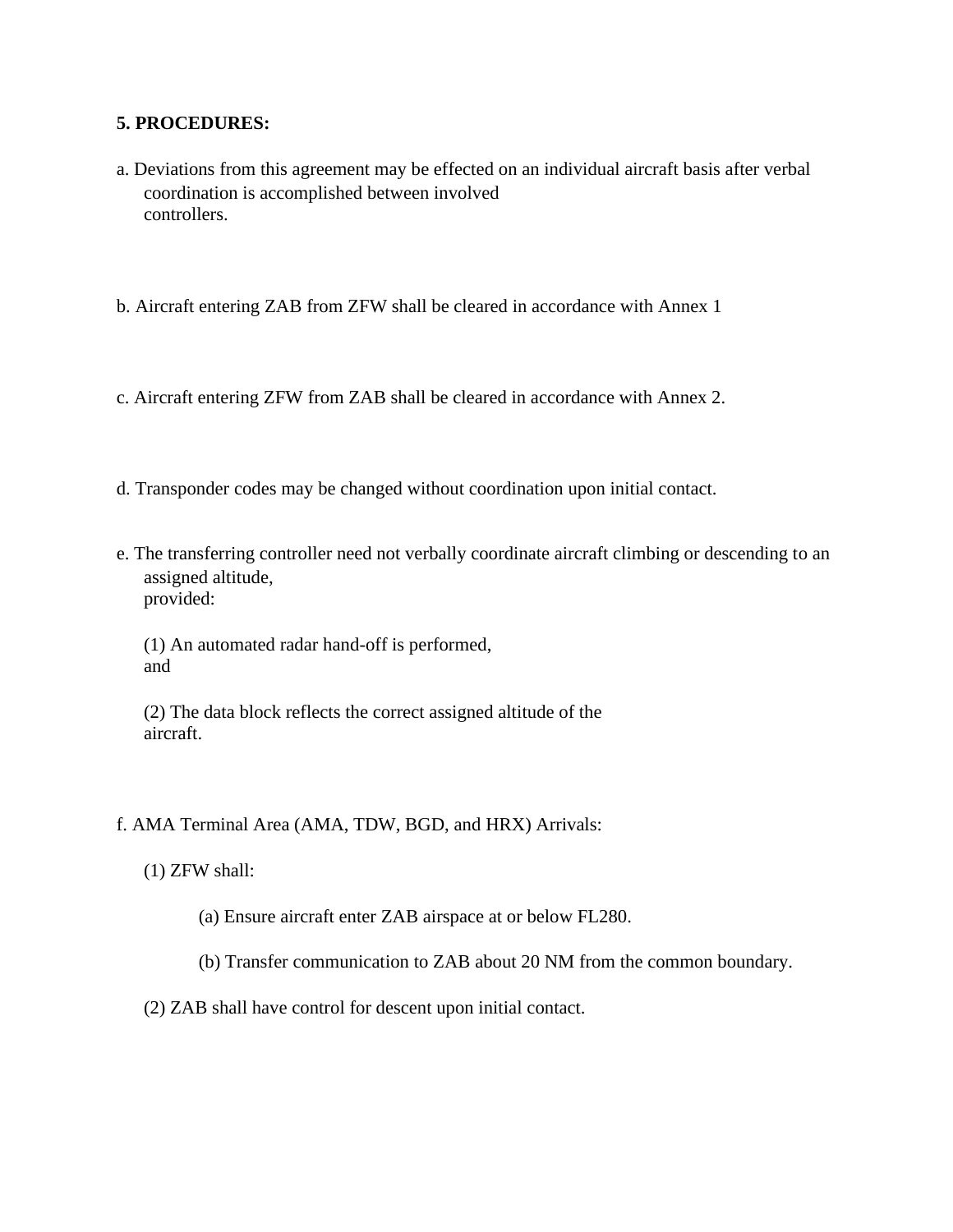- g. ROW Terminal Area (ROW and ATS) Arrivals:
	- (1) ROW ATCT is delegated the airspace depicted in Annex 3 at or below 17,000 MSL.
	- (2) ZAB assumes the delegated airspace when ROW ATCT is closed.
	- (3) ZFW Shall:
		- (a) Issue the destination airport as the clearance limit.
		- (b) Assign altitudes as follows:
			- (1) Aircraft at or above FL200 shall be assigned FL200
			- (2) Aircraft at or below FL190 shall be left at their assigned altitude, if appropriate for direction of flight.
	- (4) After completion of a radar hand-off and communications transfer, ZAB has control for descent to FL180 upon initial contact.

#### **6. ANNEXES.**

- a. Annex 1 To ZAB From ZFW Route Requirements
- b. Annex 2 To ZFW From ZAB Route Requirements
- c. Annex 3 Depiction of Roswell TRACON Airspace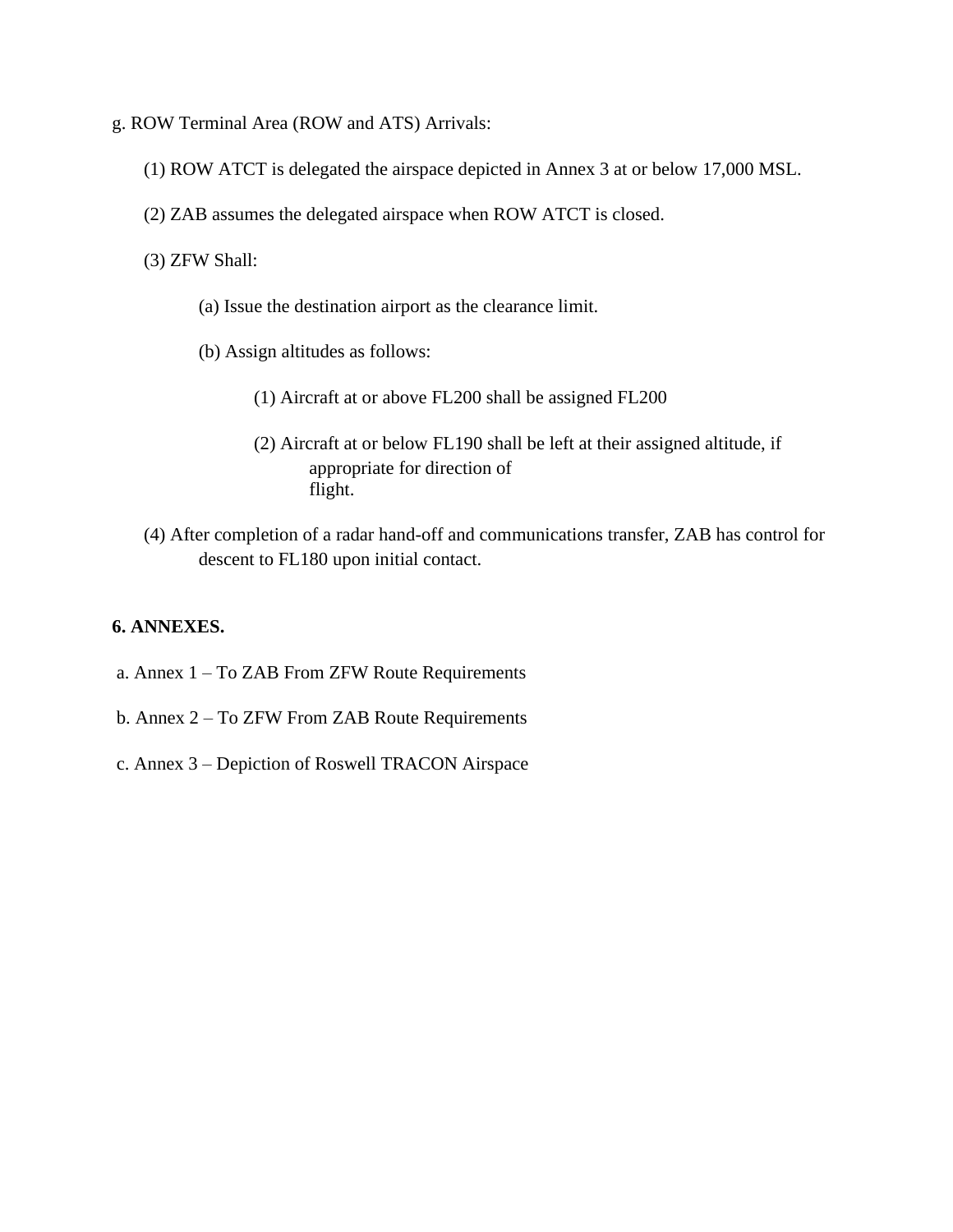# **ANNEX 1**

# **ROUTE REQUIREMENTS**

# **AIRCRAFT ENTERING ZAB FROM ZFW**

| Landing                                                                                                                                                                                       | From/Over                      | <b>Altitude</b>     | <b>Route</b><br><b>Restrictions</b> |
|-----------------------------------------------------------------------------------------------------------------------------------------------------------------------------------------------|--------------------------------|---------------------|-------------------------------------|
| <b>PHX</b>                                                                                                                                                                                    | <b>DFW</b><br>Terminal<br>Area | <b>AOA</b><br>FL240 | EWMSSO or<br>TXO/TCCABQ             |
| <b>PHX</b><br>Satellite<br>Airports:<br><b>SDL</b><br><b>DVT</b><br><b>FFZ</b><br><b>GYR</b><br><b>GEU</b><br><b>IWA</b><br><b>CHD</b><br>LUF<br><b>CGZ</b><br>P <sub>19</sub><br>18AZ<br>E25 | <b>DFW</b><br>Terminal<br>Area | <b>AOA</b><br>FL240 | EWMSSO                              |
| LAS                                                                                                                                                                                           | Entering<br>ZAB15 or<br>ZAB97  | All                 | <b>PGS</b>                          |
| <b>LAX</b>                                                                                                                                                                                    | ELP or<br><b>EWM</b>           | <b>AOA</b><br>FL240 | EWM.J4.TNP or<br>EWMTNP             |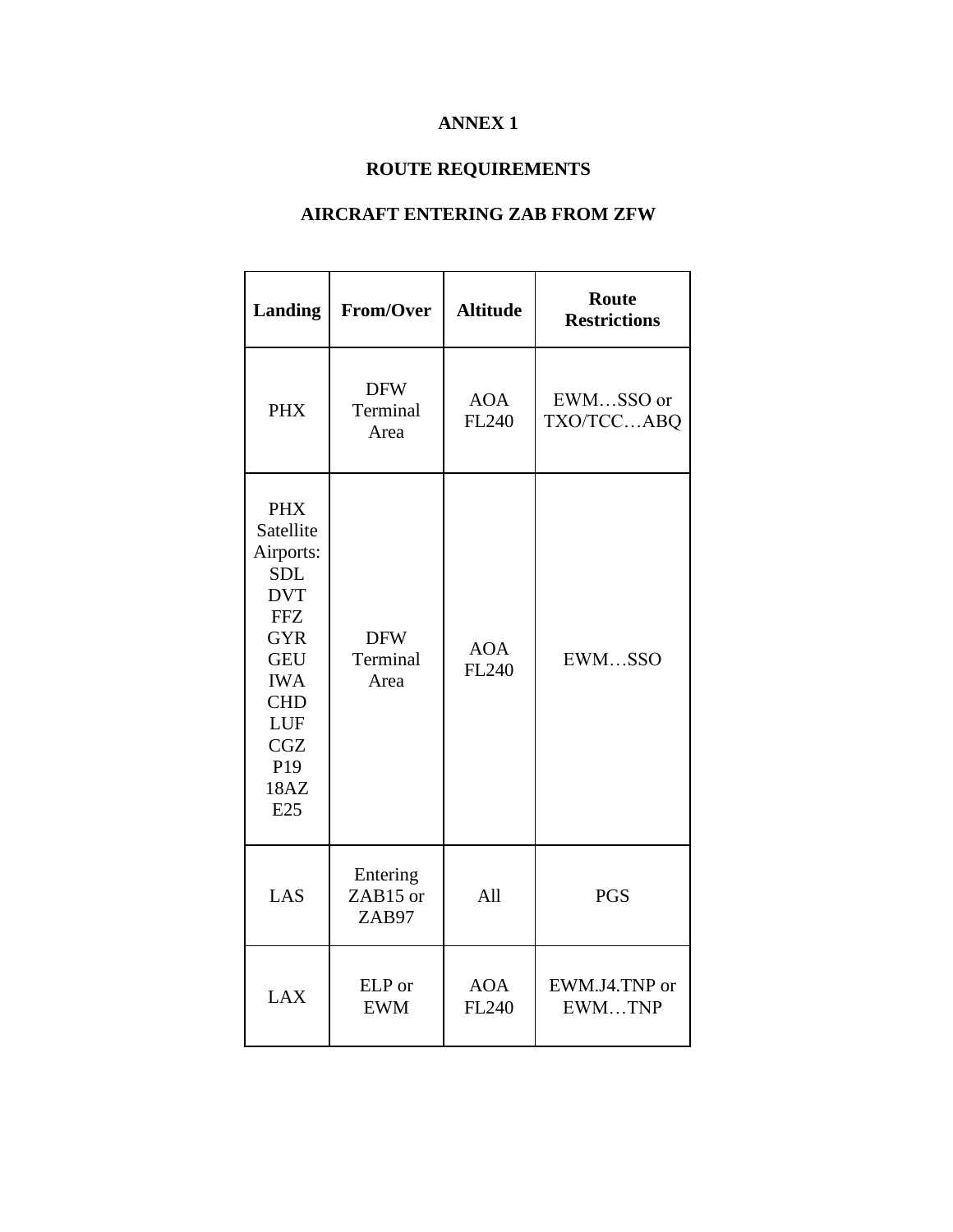### **ANNEX 2**

# **ROUTE REQUIREMENTS**

### **AIRCRAFT ENTERING ZFW FROM ZAB**

| Landing    | From/Over                                       | <b>Altitude</b>            | <b>Restrictions</b>                                                                                                                                | Appropriate<br><b>STAR(RNAV</b><br><b>JETS</b> ) | Appropriate<br><b>STAR(Non-</b><br><b>RNAV</b> ) |
|------------|-------------------------------------------------|----------------------------|----------------------------------------------------------------------------------------------------------------------------------------------------|--------------------------------------------------|--------------------------------------------------|
| <b>DFW</b> | North of a<br>line from<br>GAG to TXO<br>to CNX | <b>AOA</b><br><b>FL240</b> | ZFW shall advise ZAB the flow in use.<br>ZAB63 may clear aircraft direct TURKI.<br>ZAB15 or ZAB97 may clear aircraft direct<br><b>UKW</b> or GREGS | South: VKTRY<br>North: JOVEM                     | <b>Both: UKW</b>                                 |
| DAL        | North of a<br>line from<br>GAG to TXO<br>to CNX | <b>AOA</b><br>FL240        | ZFW shall advise ZAB the flow in use.<br>ZAB63 may clear aircraft direct TURKI.<br>ZAB15 or ZAB97 may clear aircraft direct<br><b>UKW</b> or GREGS | South: JFRYE<br>North: NANDR                     | Both:<br><b>GREGS</b>                            |

# **\*\*Aircraft unable to fly STARs shall be coordinated and remain on filed route or issued a vector, direct destination when able\*\***

#### **DFW Satellite Airports**

#### **West Satellite East Satellite**

- **GKY – Arlington Muni ADS - Addison AFW – Fort Worth Alliance RBD – Dallas Executive FTW – Fort Worth Mecham Intl LNC - Lancaster FWS – Fort Worth Spinks HQZ – Mesquite Metro**
- 
- **GPM – Grand Prairie Muni DTO – Denton Muni**

**NFW – NAS Fort Worth JRB TKI – Collin County Regional at McKinney**

| Landing                             | From/Over                                                 | <b>Altitude</b>     | <b>Restrictions</b>                                                                                                                               | Appropriate<br><b>STAR</b>                                   |
|-------------------------------------|-----------------------------------------------------------|---------------------|---------------------------------------------------------------------------------------------------------------------------------------------------|--------------------------------------------------------------|
| <b>DFW</b><br>Satellite<br>Airports | North of a<br>line from<br>GAG to<br>TXO to<br><b>CNX</b> | <b>AOA</b><br>FL240 | ZFW shall advise ZAB the<br>flow in use. ZAB63 may clear<br>aircraft direct TURKI. ZAB15<br>or ZAB97 may clear aircraft<br>direct UKW/GREGS/MOTZA | <b>East: GREGS</b><br><b>STAR West:</b><br><b>MOTZA STAR</b> |